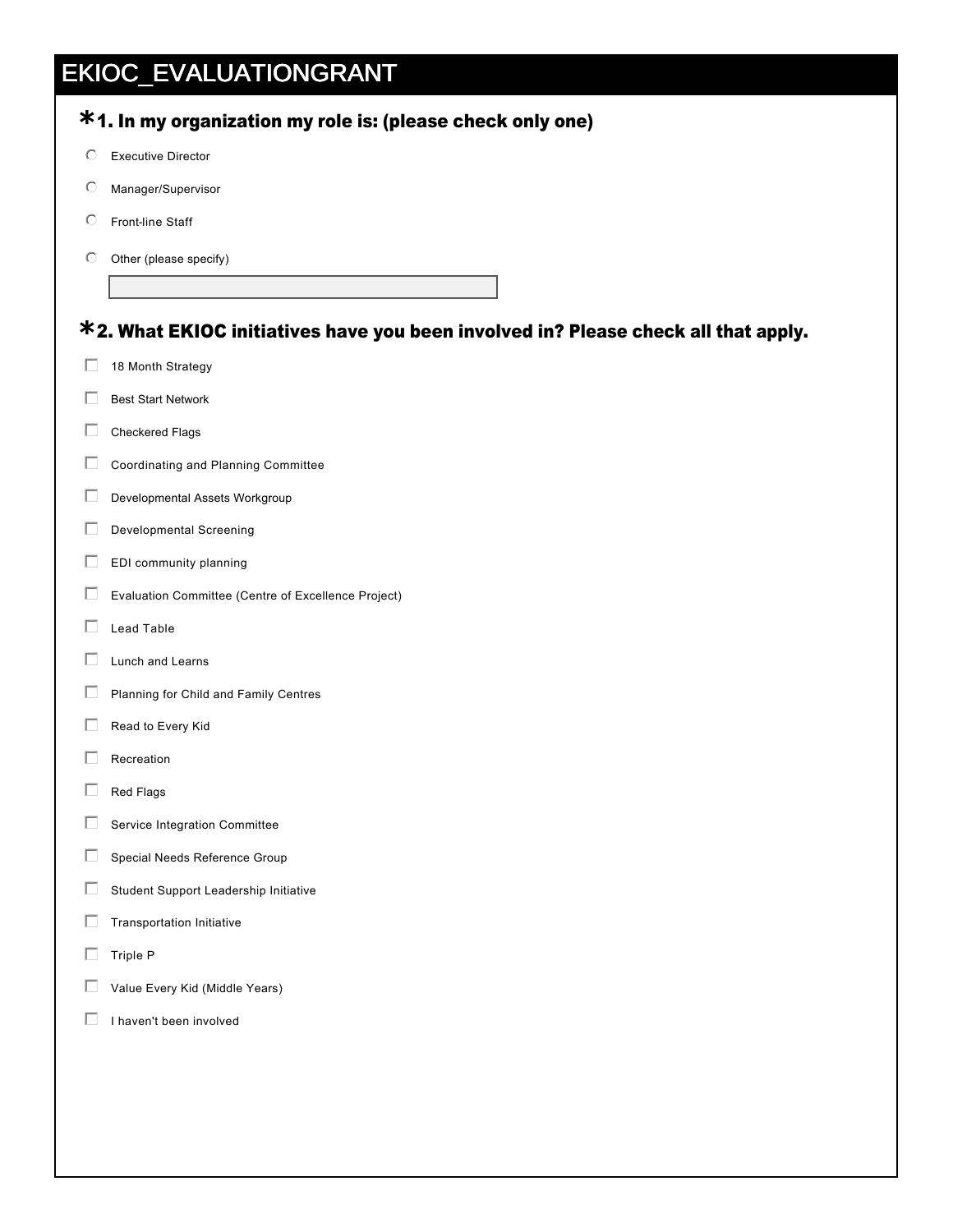## EKIOC\_EVALUATIONGRANT

3. Please describe your involvement with the initiatives you identified above: **\***



4. How has your involvement in Every Kid has enabled you to strengthen **\*** partnerships with other organizations serving your community?

## Please describe